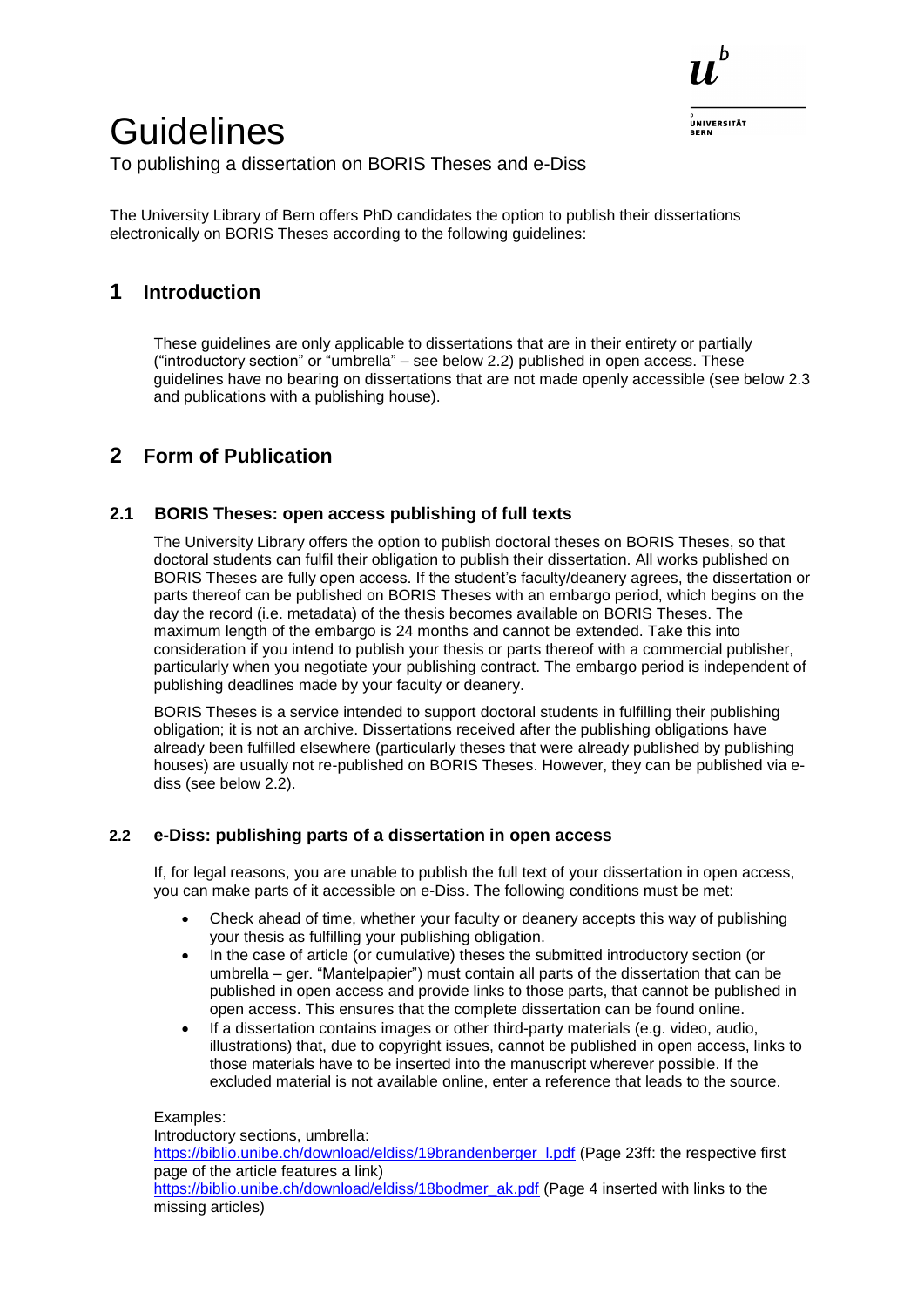[https://biblio.unibe.ch/download/eldiss/16kaltenrieder\\_p.pdf](https://biblio.unibe.ch/download/eldiss/16kaltenrieder_p.pdf) (very short)

[https://biblio.unibe.ch/download/eldiss/18koch\\_a.pdf](https://biblio.unibe.ch/download/eldiss/18koch_a.pdf) (Page 36 inserted with links to the missing articles)

Image rights:

[https://biblio.unibe.ch/download/eldiss/17vonmoellendorff\\_nj.pdf](https://biblio.unibe.ch/download/eldiss/17vonmoellendorff_nj.pdf) (See links on page XI in vol. 2; page 372 in the PDF.)

Unless stated otherwise, the conditions formulated in the *Guidelines* and the *Declaration of Consent* apply to dissertations published one-Diss as well as those published on BORIS Theses.

#### **2.3 Archiving a dissertation on BORIS without open access**

If you want to restrict access to your dissertation to the IP-Range of the University of Bern, you can upload your dissertation to [BORIS.](https://boris.unibe.ch/) Please note, however, that this is unlikely to fulfil your publishing obligation. Also note that since the Swiss National Library does not harvest dissertations with restricted access on BORIS, there is no guarantee of long-term archiving; it is furthermore impossible to apply a Creative-Commons License to your work, if you do not publish your dissertation in open access.

As mentioned in the introduction, this document (*Guidelines*) does not apply to dissertations uploaded to BORIS. For more information about the procedure regarding archiving on BORIS, please contact [boris@ub.unibe.ch.](mailto:boris@ub.unibe.ch)

# **3 Rights clearance for an open access publication on BORIS Theses and e-Diss**

We recommend starting as early as possible to clear all copyright and privacy-right issues concerning your dissertation. This can save you a lot of effort later on, for example, when you decide where to submit an article or what media content to use for your dissertation. Particularly when using images, it is helpful to clear all legal questions early on and secure the necessary rights for the desired usage of such content; ideally, you will initiate this process already during the writing process.

It is also necessary to state at this point, that you are solely responsible for clearing all legal issues concerning the content of your dissertation.

#### **3.1 Licensing**

Dissertations that are published electronically in open access must be issued with a copyright licence. We highly recommend using an internationally acknowledged Creative Commons License which allows you to determine the kind of usage of your work (e.g. commercial or not). You can freely choose the license and can pick the one most suitable to your work at <https://creativecommons.org/licenses/>

The University of Bern recommends using a license that is as open as possible, ideally the CC-BY license, e.g. according to the following template:



This work is licensed under a Creative Commons Attribution 4.0 International License <https://creativecommons.org/licenses/by/4.0/>

This license allows readers to reproduce, disseminate and reuse your work independently of format, medium or purpose, as long as they provide the appropriate copyright and legal information and indicate whether any changes were made.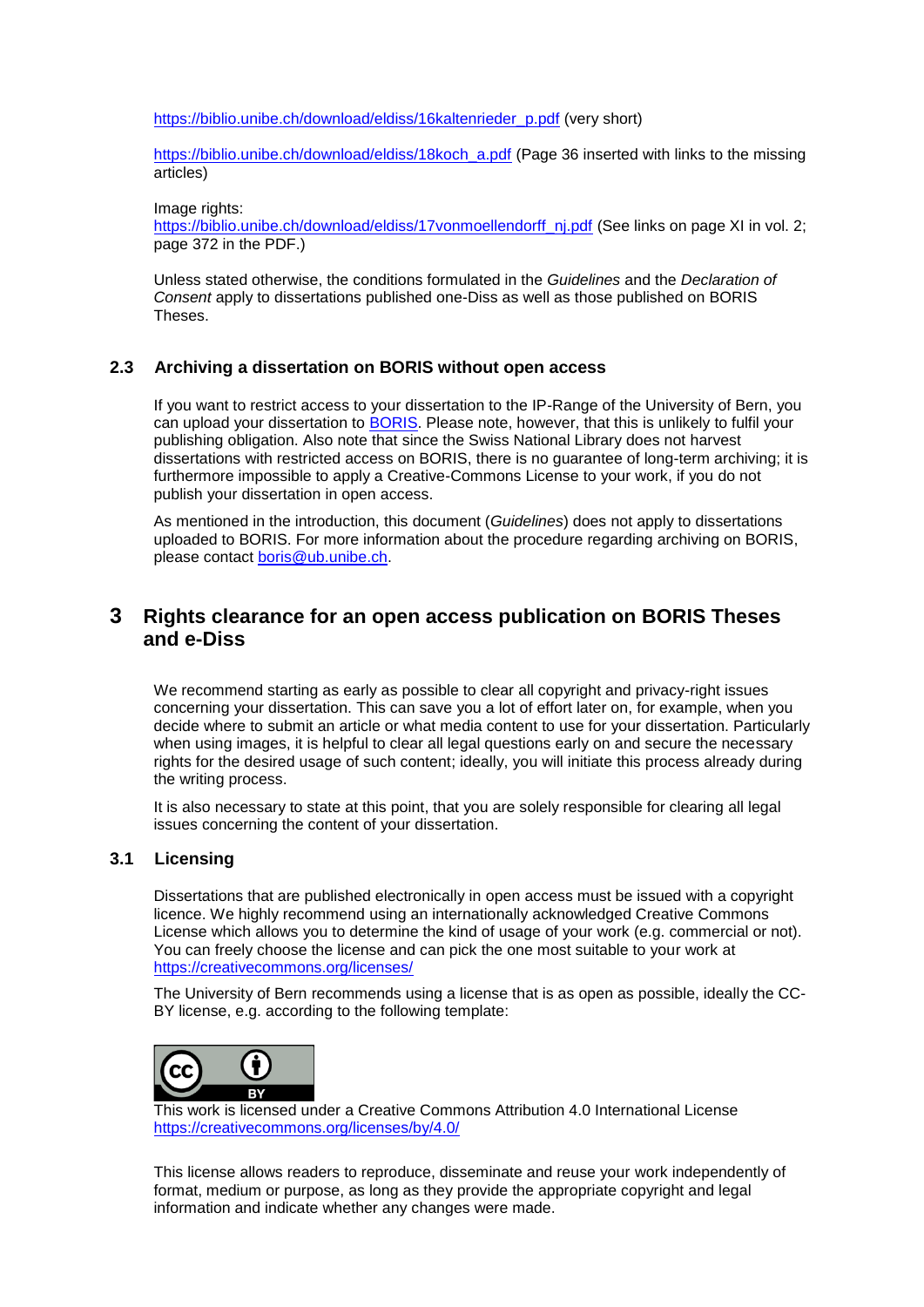## **3.2 Third Party Rights**

You must clear all legal questions before you apply a licence to your work. Otherwise, your dissertation cannot be made openly accessible in accordance with your chosen license. If the dissertation (or parts thereof) originally appeared in print, make sure that all rights clearances are also valid for an online open-access version.

You must clear legal questions if your dissertation contains material that is subject to copyright or privacy-right issues. This applies, for example, to images, media content or bookchapter/journal articles that are under contract with a publisher.

Media content: you need to consider the privacy rights of depicted or recorded persons.

Copyright: Images taken from publications, downloaded from the internet, or obtained from image agencies, museums, private collections etc. can be subject to copyright; they can require exact quotation standards and their usage usually entails a fee. The same applies to audio- or video-recordings. We therefore recommend using open access materials (with CC-0 or CC-BY licenses) wherever possible. This can save you a lot of work and time. If in doubt, we recommend a thorough legal check to avoid litigation after publication. Using parts of copyrighted material counts as a modification to the original work and requires the consent of the copyright holder. If you make inquiries to clear the copyright of a work but you do not receive any replies, we recommend not using the medium.

Full-texts: If the dissertation contains full texts which have already been or are intended to be published elsewhere, you need to clarify whether publishing the material in the desired format is permitted (see 3.3 below)

If you need help with these issues, contact your dissertation advisor.

#### **3.3. Preprints and Postprints of journal articles in article (cumulative) dissertations**

Many publishers allow for "preprints" (submitted manuscripts that have not yet been peerreviewed and rewritten; also called "submitted") and/or the "post-print" (the author's peerreviewed, accepted version of the manuscript) to be made open access. However, only few allow open access to the published version, i.e. in the publisher's layout ("Version of Record"). Make sure to clarify which version (possibly after what length of embargo) you are allowed to make available in open access and what citation requirements the publisher stipulates.

Some publishers explicitly allow the publication of submitted articles as part of the author's dissertation even before the publisher/journal itself publishes the work. Without such permission, however, you will most likely have to wait until the article is published – even if it will appear in open access.

You can find helpful information about the open access policies of journals on the website [Sherpa/Romeo](https://v2.sherpa.ac.uk/romeo/)

A helpful overview of the dissertation policies of various publishers can be found here: [https://github.com/tuub/theses-publisher-policies/blob/master/policies\\_EN.md](https://github.com/tuub/theses-publisher-policies/blob/master/policies_EN.md)

Please note: these webpages do not replace your own clearance work but are merely intended to help you with the task.

#### **3.4. Further information**

- Articles or media content that were published under a Creative Commons License, can be used in a dissertation. Make sure that you take into consideration the exact stipulations of the used license.
- Please include the results of your rights clearance when you send the *Declaration of Consent* to us. We need these results for documentation purposes. We do **not** check the content of these documents for accuracy.
- Also note that you have to inform your co-authors about your planned publication
- Any permission you obtain for the open access publication on BORIS Theses must also allow for the harvesting of the dissertation by the Swiss National Library and of national as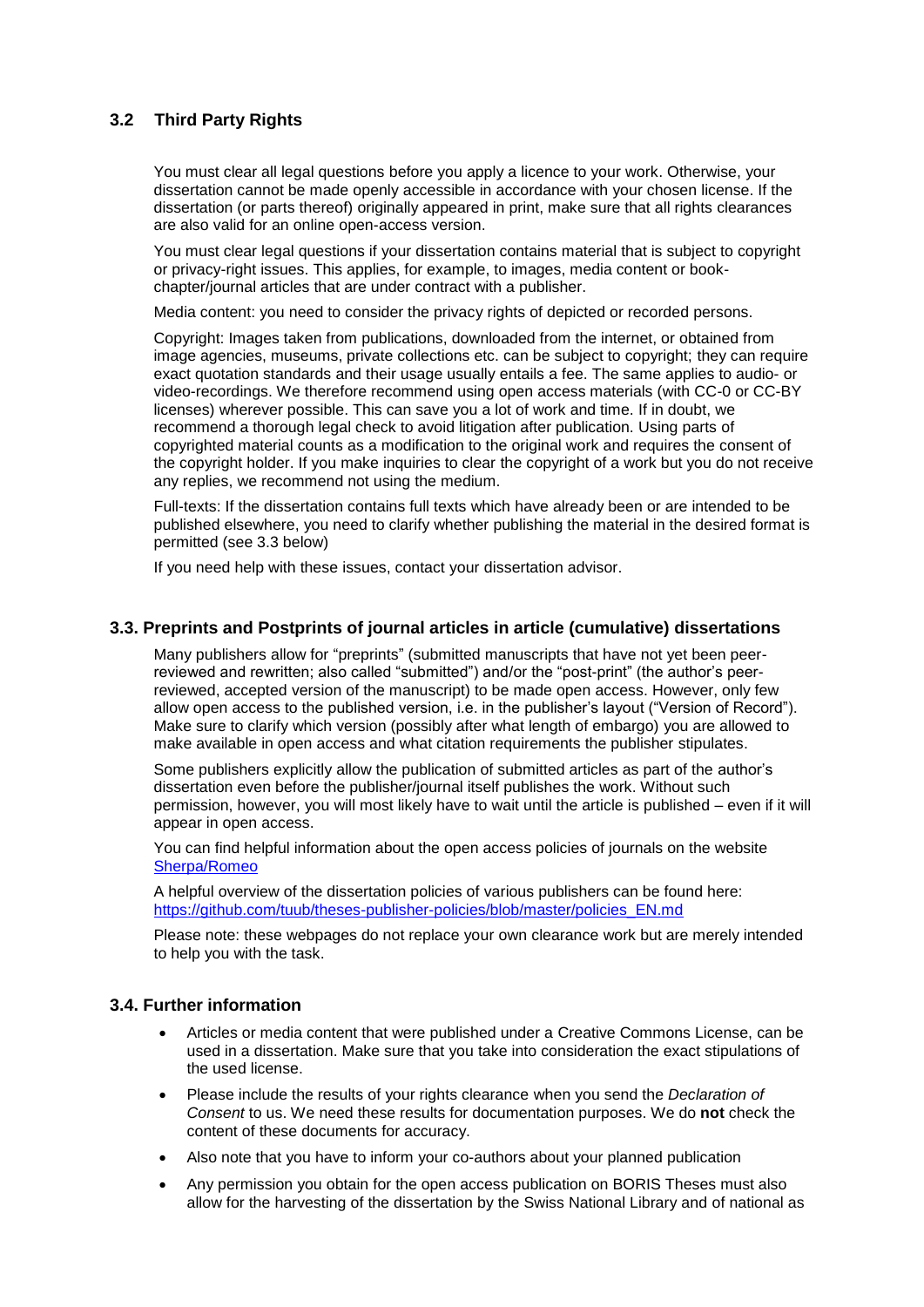well as international dissertation portals to be made publically accessible in accordance with the used Creative-Commons-License.

## **4 File formats**

Discuss any questions about layout requirements to your thesis with your dissertation advisor, deanery or faculty. Our file-format requirements assure that your dissertation remains readable for as long as possible; they do not have any bearing on your dissertation's layout.

#### **4.1 First PDF-file**

Create a PDF, the content of which is identical with the printed version of the obligatory copy for your deanery. For data-privacy reasons you should not include your CV or other personal information. We accept formal modifications in connection with the electronic publication of the work, for example adding the Creative Commons License, adjustments according to 2.2 (see above) or fulfilling publishing requirements of a publisher, as long as the content remains the same. Please note that you can replace a Version of Record with a textually identical version without the publisher's layout.

Should you only be able to publish the introductory section/umbrella, we need the version accepted by your faculty as well as the complete version.

We recommend PDF/A as a format because it is better for long-term archiving. Whenever possible, we will publish the complete dissertation with all appendices in one PDF.

#### **4.2 Second PFD file**

Create a second PDF containing the abstract of the dissertation (if you wish in multiple languages)

#### **4.3 Other file formats**

Please get in touch with us ahead of submission if your dissertation contains media-files (e.g. audio or video files). Such files need to be in a widely accepted format to ensure their long-term availability.

#### **4.4 Security**

You may apply PDF protection as long as this is compatible with the chosen license. However, printing the dissertation must always be possible.

#### **4.5 CD-ROM**

You only need to burn a CD-ROM if your deanery explicitly requires it. In this case, make sure to label the CD-ROM with your name, the year and title of the dissertation.

# **5 Declaration of consent**

Fill out the form "Declaration of consent to the publication of the dissertation on BORIS Theses and e-Diss".

# **6 Submission**

Send the signed declaration of consent by mail to the address below (scanned declarations are not legally valid) and the PDF files to [boristheses@ub.unibe.ch.](mailto:boristheses@ub.unibe.ch)